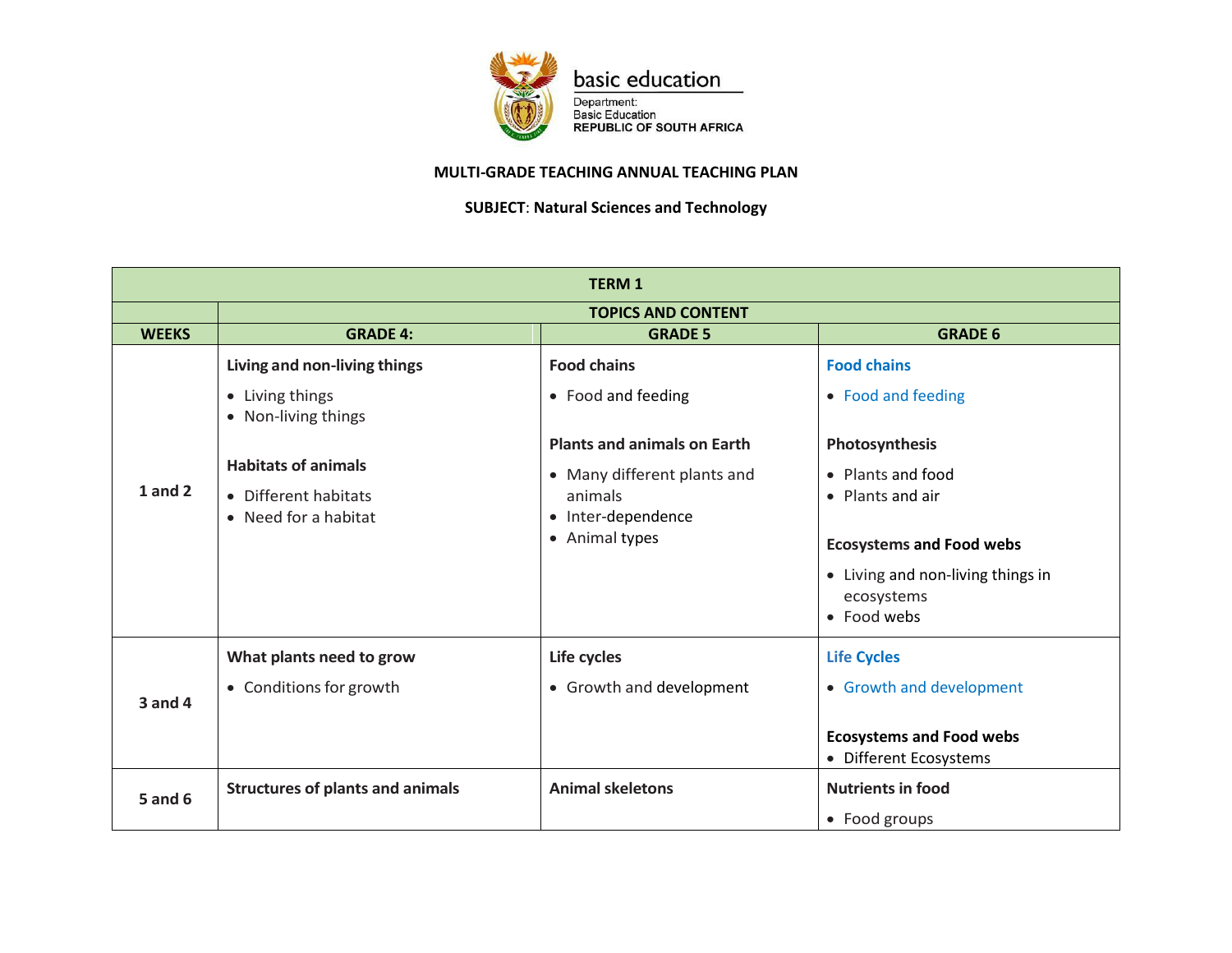|                                               | • Structure of plants<br>• Structure of animals            | • Skeletons of vertebrates<br>• Movement                |                                                |
|-----------------------------------------------|------------------------------------------------------------|---------------------------------------------------------|------------------------------------------------|
| $7$ and $8$                                   | <b>Structures for animal shelters</b><br>• Animal shelters | Skeletons as structures<br>• Frame and shell structures | <b>Nutrition</b><br>Balanced diet<br>$\bullet$ |
|                                               |                                                            |                                                         |                                                |
| <b>Informal</b><br>assessment;<br>remediation |                                                            |                                                         |                                                |
| SBA (Formal<br>Assessment)                    | • Practical task / Investigation<br>$\bullet$ Test         |                                                         |                                                |

| <b>TERM 2</b> |                                  |                                                                                      |                            |
|---------------|----------------------------------|--------------------------------------------------------------------------------------|----------------------------|
|               | <b>TOPICS AND CONTENT</b>        |                                                                                      |                            |
| <b>WEEKS</b>  | <b>GRADE 4:</b>                  | <b>GRADE 5</b>                                                                       | <b>GRADE 6</b>             |
|               | <b>Materials around us</b>       | <b>Materials around us</b>                                                           | Solids, liquids and gases  |
| 1&2           | • Solids; Liquids & Gases        | • Solids; Liquids & Gases                                                            | • Arrangement of particles |
|               | • Change of state                | • Change of state                                                                    |                            |
|               | • The water cycle                | • The water cycle                                                                    | <b>Mixtures</b>            |
|               | <b>Solid materials</b>           | <b>Solid materials</b>                                                               | • Mixtures of materials    |
|               | • Raw and manufactured materials | • Raw and manufactured materials                                                     |                            |
|               | • Properties of materials        | • Properties of materials                                                            |                            |
|               |                                  | <b>Metals and non-metals</b><br>• Properties of metals<br>• Properties of non-metals |                            |
| 3&4           | Solid materials                  | Uses of metals                                                                       | Mixtures (continued)       |
|               | • Raw and manufactured materials | • Other properties of metals                                                         | • Mixtures of materials    |
|               | • Properties of materials        | • Uses of metals                                                                     |                            |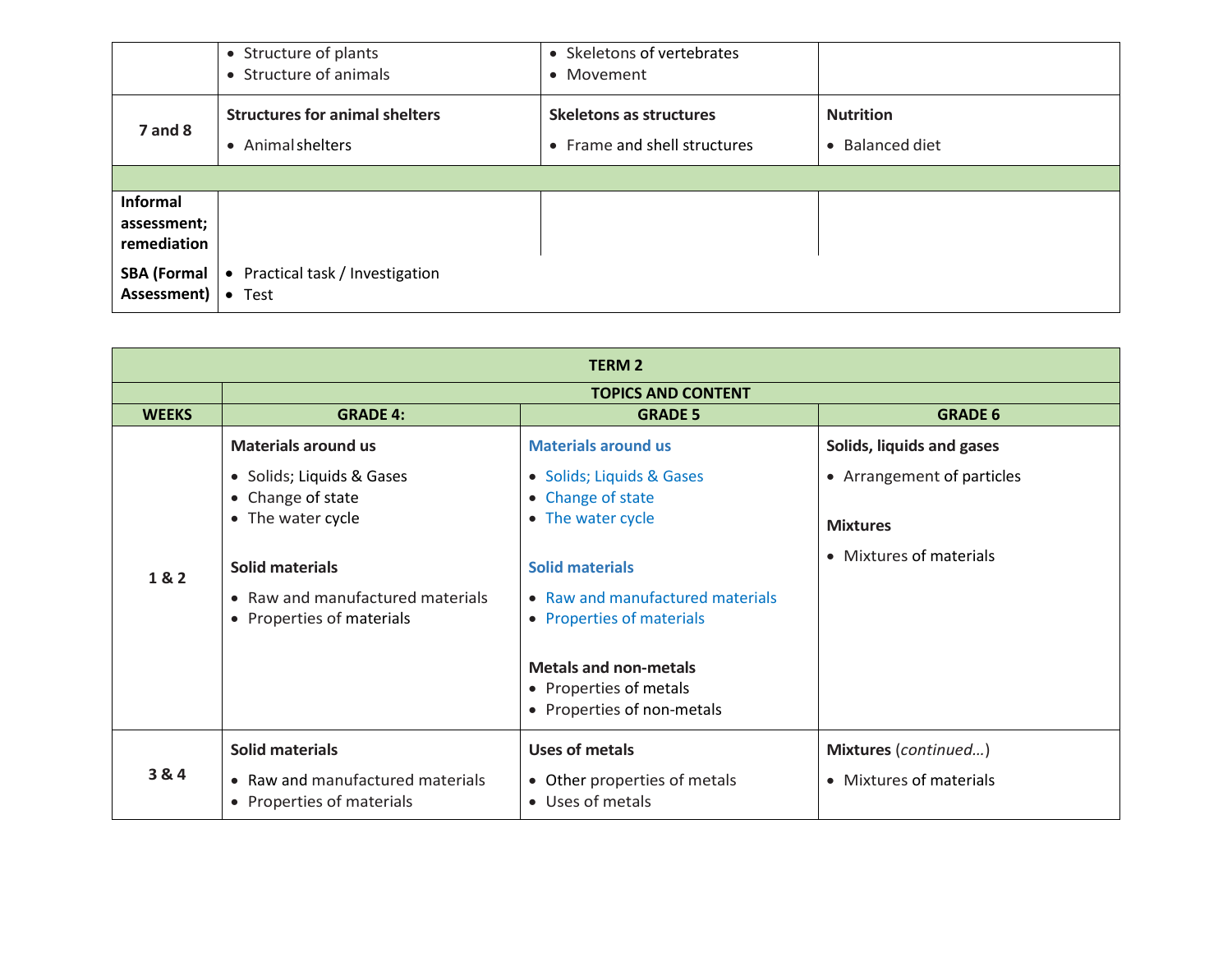|                            |                                   |                             | Solutions as special mixtures                   |
|----------------------------|-----------------------------------|-----------------------------|-------------------------------------------------|
|                            |                                   |                             | • Solutions<br>• Soluble substances             |
|                            |                                   |                             | • Saturated solutions<br>• Insoluble substances |
| 5&6                        | <b>Strengthening materials</b>    | <b>Processing materials</b> | <b>Dissolving</b>                               |
|                            | • Ways of strengthening materials | • Combining materials       | • Rates of dissolving                           |
|                            | <b>Strong frame structures</b>    | <b>Processed materials</b>  | <b>Mixtures and water resources</b>             |
| 7&8                        | • Struts & Frame Structures       | • Properties and uses       | • Water pollution                               |
|                            | • Indigenous Structures           |                             | • Importance of wetlands                        |
|                            |                                   |                             | Processes to purify water                       |
|                            |                                   |                             | • Clean water                                   |
|                            |                                   |                             |                                                 |
| Informal                   |                                   |                             |                                                 |
| assessment;<br>remediation |                                   |                             |                                                 |
| <b>SBA (Formal</b>         | • Practical task / Investigation  |                             |                                                 |
| Assessment)                | $\bullet$ Test                    |                             |                                                 |

| <b>TERM 3</b> |                                            |                                            |                                           |
|---------------|--------------------------------------------|--------------------------------------------|-------------------------------------------|
|               | <b>TOPICS AND CONTENT</b>                  |                                            |                                           |
| <b>WEEKS</b>  | <b>GRADE 4:</b>                            | <b>GRADE 5</b>                             | <b>GRADE 6</b>                            |
|               | <b>Energy and energy transfer</b>          | <b>Energy and energy transfer</b>          | <b>Mains electricity</b>                  |
| 1&2           | • Energy for life<br>• Energy from the Sun | • Energy for life<br>• Energy from the Sun | Fossil fuels and electricity<br>$\bullet$ |
|               |                                            | <b>Stored energy in fuels</b>              |                                           |
|               |                                            | • Fuels                                    |                                           |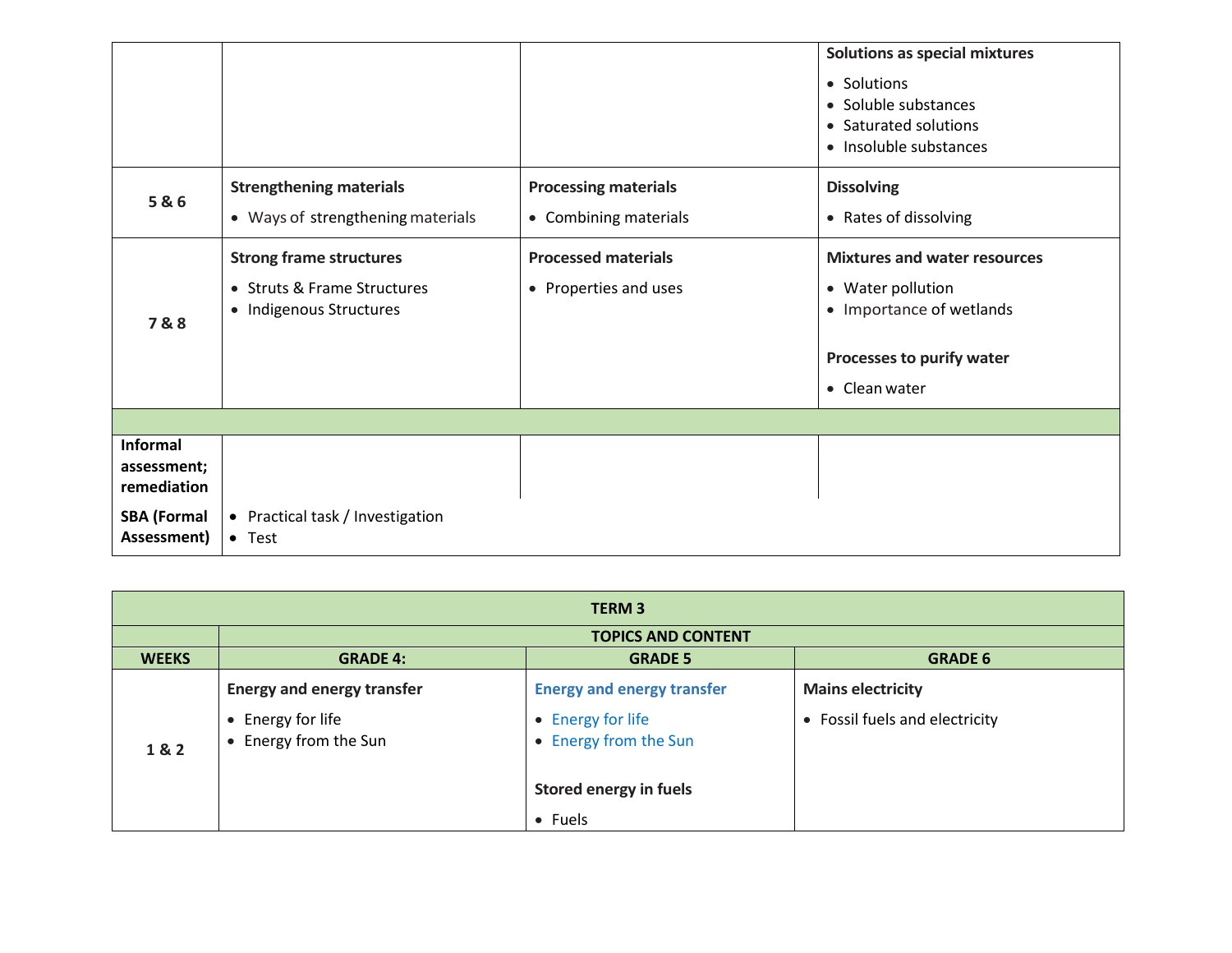|                                               |                                                    | • Burning fuels<br>• Safety with fire                                     |                                                                   |
|-----------------------------------------------|----------------------------------------------------|---------------------------------------------------------------------------|-------------------------------------------------------------------|
|                                               | <b>Energy around us</b>                            | <b>Energy around us</b>                                                   | <b>Electric circuits</b>                                          |
|                                               | • Energy<br>• Input and output energy              | • Energy<br>• Input and output energy                                     | • A simple circuit<br>• Circuit diagrams                          |
| 3 & 4                                         |                                                    | <b>Energy and electricity</b>                                             | <b>Mains electricity</b>                                          |
|                                               |                                                    | • Cells and batteries<br>• Mains electricity<br>• Safety with electricity | • Cost of electricity<br>• Renewable ways to generate electricity |
|                                               | Movement and energy in a system                    | <b>Energy and movement</b>                                                | <b>Electrical conductors and insulators</b>                       |
|                                               | • Movement & Musical Instruments                   | • Elastic and springs                                                     | • Conductors<br>• Insulators                                      |
| 5&6                                           |                                                    |                                                                           |                                                                   |
|                                               |                                                    |                                                                           | <b>Systems to solve problems</b>                                  |
|                                               |                                                    |                                                                           | • Using electric circuits                                         |
|                                               | <b>Energy and sound</b>                            |                                                                           | Systems to solve problems (continued)                             |
| 7&8                                           | • Vibrations and sound                             |                                                                           | • Using electric circuits                                         |
|                                               | • Making sounds<br>• Noise pollution               |                                                                           |                                                                   |
|                                               |                                                    |                                                                           |                                                                   |
| <b>Informal</b><br>assessment;<br>remediation |                                                    |                                                                           |                                                                   |
| <b>SBA (Formal</b><br>Assessment)             | • Practical task / Investigation<br>$\bullet$ Test |                                                                           |                                                                   |

**TERM 4**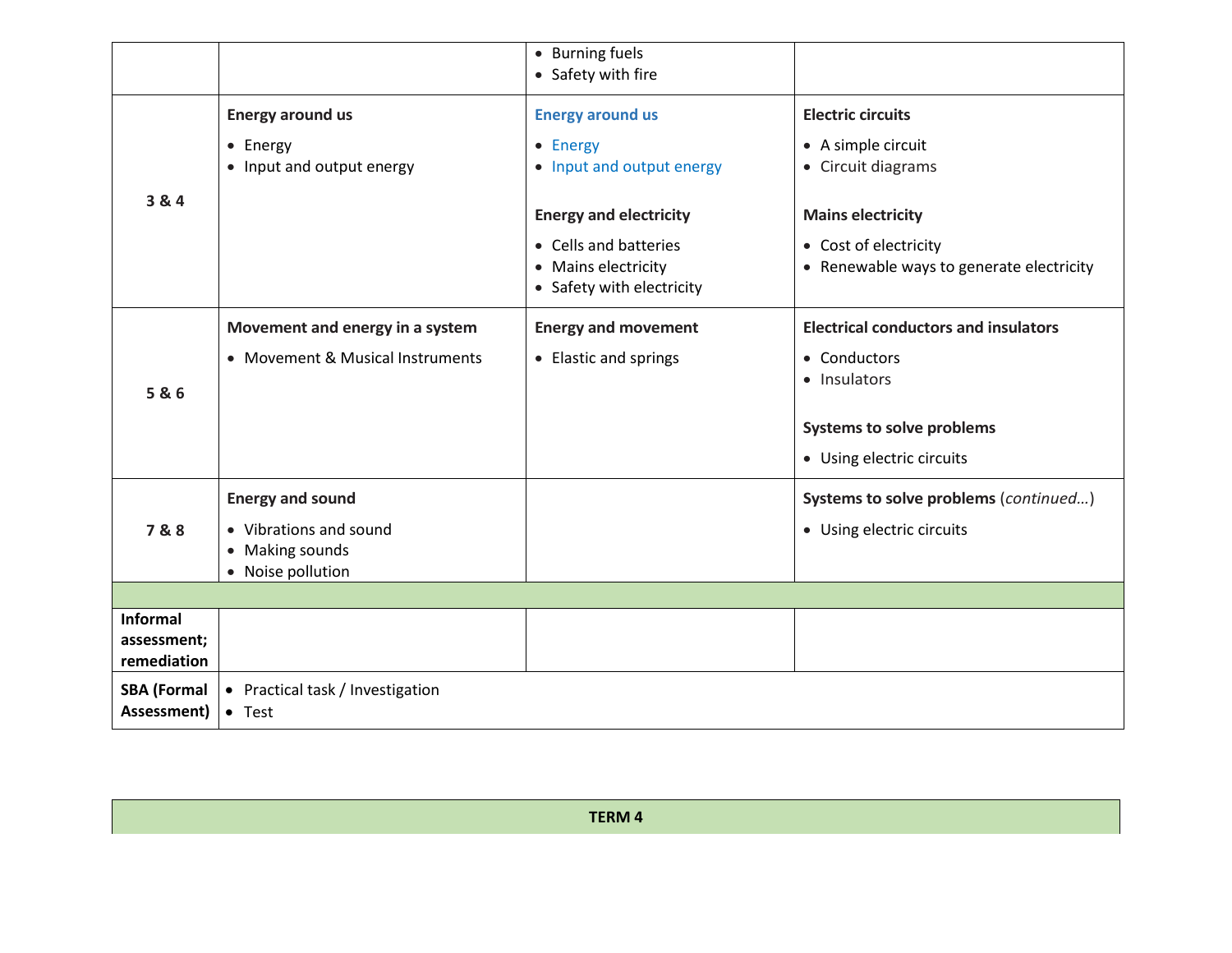|              | <b>TOPICS AND CONTENT</b>                                                           |                                                                                                                                                                                                                                                                               |                                                                                                                                                                                                                             |
|--------------|-------------------------------------------------------------------------------------|-------------------------------------------------------------------------------------------------------------------------------------------------------------------------------------------------------------------------------------------------------------------------------|-----------------------------------------------------------------------------------------------------------------------------------------------------------------------------------------------------------------------------|
| <b>WEEKS</b> | <b>GRADE 4:</b>                                                                     | <b>GRADE 5</b>                                                                                                                                                                                                                                                                | <b>GRADE 6</b>                                                                                                                                                                                                              |
| 1&2          | The Earth and the Sun<br>• Moving around the Sun<br>• The Sun and Life              | The Earth and the Sun<br>• Moving around the Sun<br>• The Sun and Life                                                                                                                                                                                                        | Movements of the Earth and planets<br>• Rotation (Earth)<br>• Revolution (Earth)<br>The movement of the Moon<br>• Rotation (Moon)<br>• Revolution (Moon)<br>The Solar System<br>• The Sun, Planets and Asteroids<br>• Moons |
| 3 & 4        | <b>The Moon</b><br>• Features of the Moon<br>• Phases of the Moon<br>• Moon Stories | <b>The Moon</b><br>• Features of the Moon<br>• Phases of the Moon<br>• Moon stories<br><b>Surface of the Earth</b><br>$\bullet$ Rocks<br>• Soil comes from rocks<br>• Soil types<br><b>Sedimentary rocks</b><br>• Formation of sedimentary rock<br>• Uses of sedimentary rock | The Solar System (Continued)<br>• The Sun, Planets and Asteroids<br>• Moons<br><b>Systems for looking into space</b><br>• Telescopes                                                                                        |
| 5&6          | <b>Rocket systems</b><br>• Modelling of a Rocket                                    | <b>Fossils</b><br>• Fossils in rock<br>• Body and trace fossils<br>• Importance of South African                                                                                                                                                                              | Systems to explore the Moon and<br><b>Mars</b><br>• Vehicles used on the Moon<br>• Vehicles used on Mars                                                                                                                    |